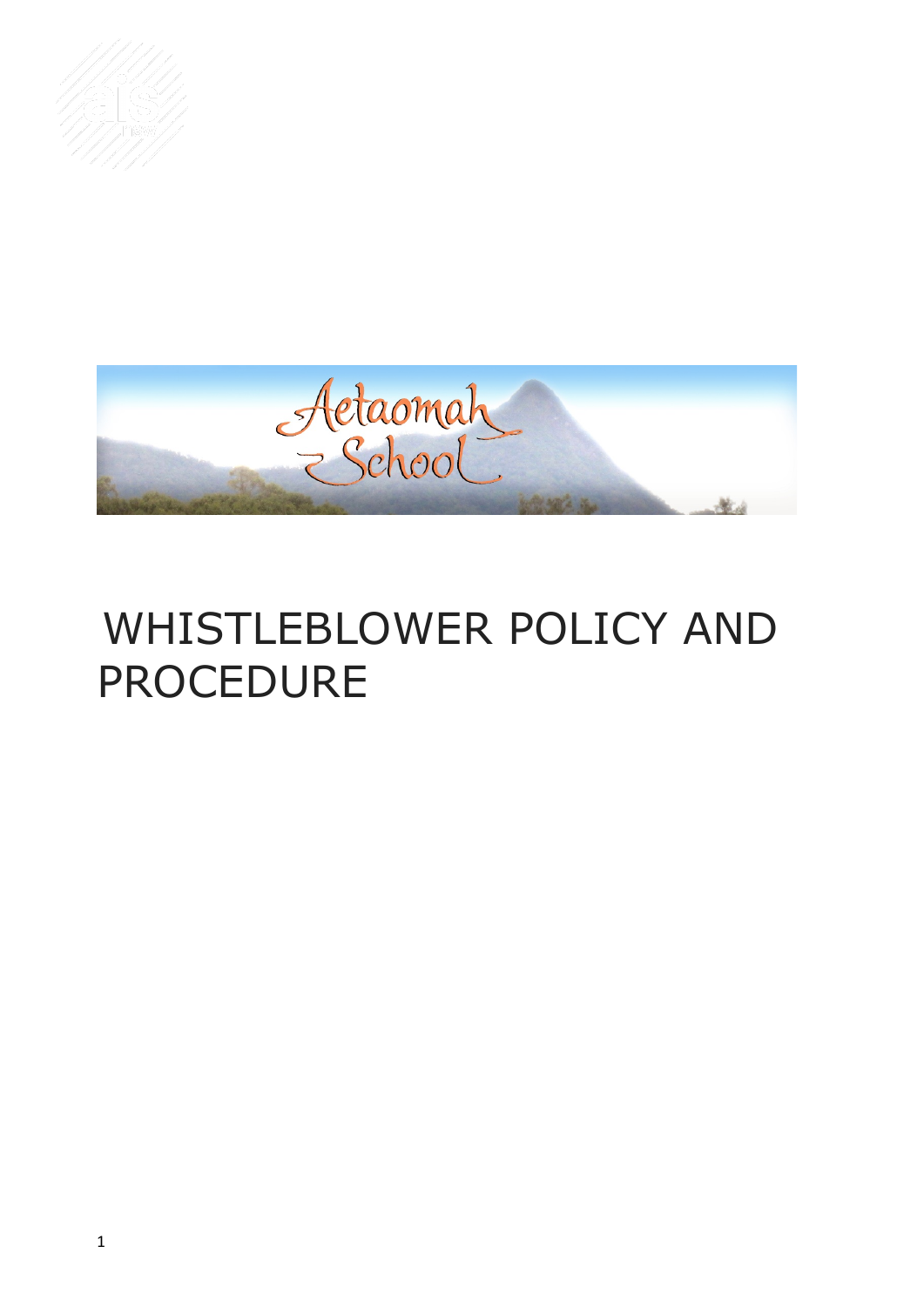### Contents

| 1. |  |
|----|--|
|    |  |
|    |  |
| 2. |  |
| 3. |  |
|    |  |
|    |  |
| 4. |  |
|    |  |
|    |  |
|    |  |
| 5. |  |
|    |  |
|    |  |
|    |  |
|    |  |
|    |  |
| 6. |  |
|    |  |
|    |  |
|    |  |
| 7. |  |
| 8. |  |
| 9. |  |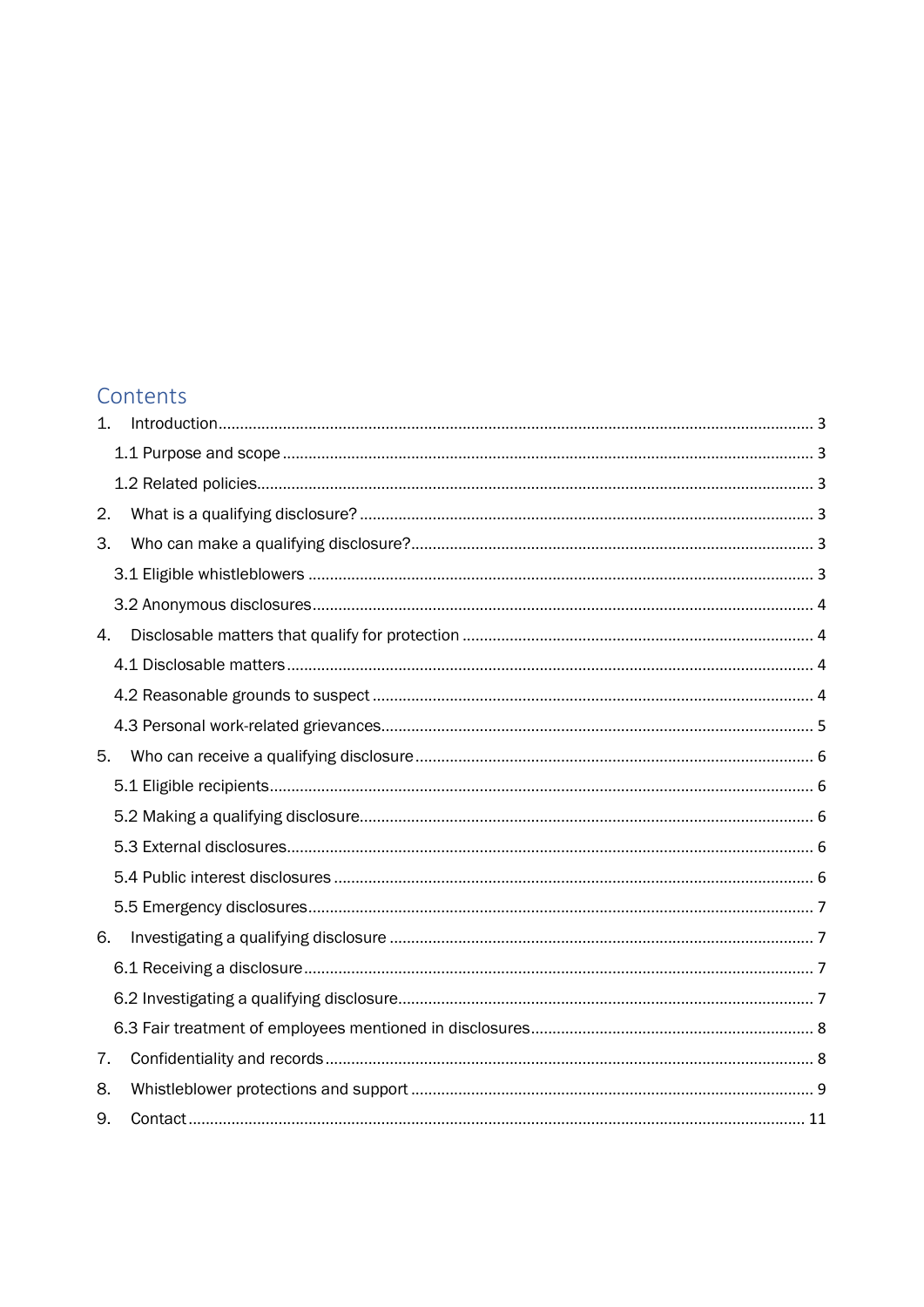# <span id="page-2-0"></span>1. Introduction

#### <span id="page-2-1"></span>1.1 Purpose and scope

This policy applies to Aetaomah School to ensure individuals who disclose wrongdoing in relation to the school can do so safely, securely and with confidence that they will be protected and supported.

This policy will be published on the Aetaomah School website and made available to Board members and employees.

#### <span id="page-2-2"></span>1.2 Related policies

- Complaints or allegations of staff misconduct that do not meet the criteria of a whistleblowing disclosure will be addressed in accordance with the school's *Complaints Handling Policy and Procedures*.
- Disclosures about reportable conduct will be addressed in accordance with the school's *Child Protection Policy*.
- Disclosures regarding a grievance between staff members about work matters, including work relationships and decision made by other staff members which impact on their work, may be addressed in accordance with the school's *Staff Grievance Policy*.
- Unlawful discrimination, harassment or bullying complaints may be addressed in accordance with the school's *Discrimination, Harassment and Bullying Statement*.

### <span id="page-2-3"></span>2. What is a qualifying disclosure?

A qualifying disclosure is when an eligible whistleblower makes a disclosure to an eligible recipient, and the eligible whistleblower has reasonable grounds to suspect that the information concerns a disclosable matter.

### <span id="page-2-4"></span>3. Who can make a qualifying disclosure?

#### <span id="page-2-5"></span>3.1 Eligible whistleblowers

An eligible whistleblower is an individual who is or has been any of the following, in relation to the school:

- a Board member:
- an employee:
- a person who supplies goods or services (paid or unpaid);
- an employee of a person who supplies goods or services (paid or unpaid);
- an individual who is an associate of the School (as defined in the Corporations Act); and
- a relative or dependent (or dependents of a spouse) of any individual described above.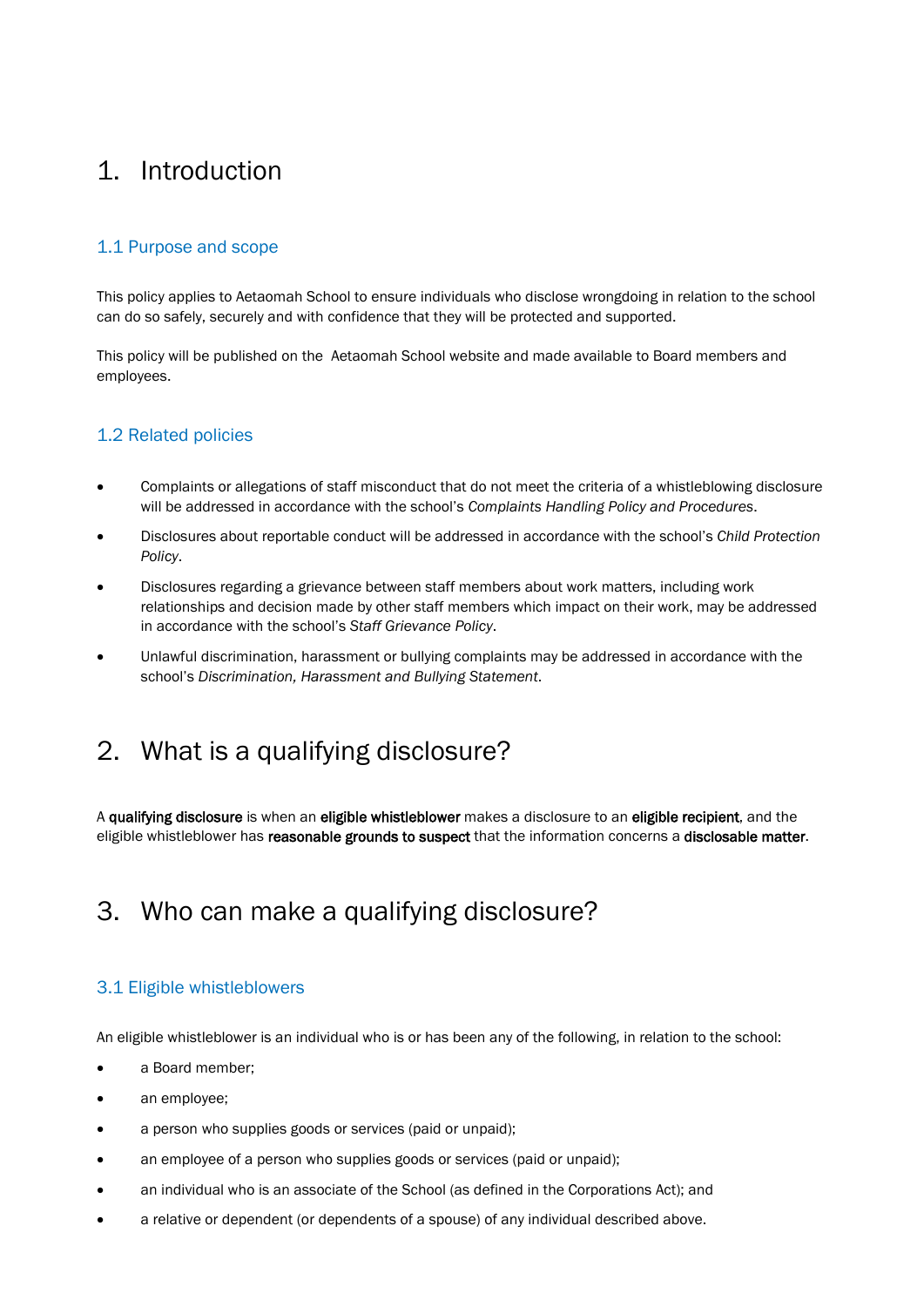#### <span id="page-3-0"></span>3.2 Anonymous disclosures

A disclosure can be made anonymously and still be protected under the *Corporations Act*. A discloser can choose to remain anonymous while making a disclosure, over the course of the investigation and after the investigation is finalised.

However, this may make it difficult to investigate the reported matter. The school therefore encourages disclosers to provide their names.

If a discloser wishes to disclose anonymously, the discloser should provide sufficient information to allow the matter to be properly investigated. The school encourages the discloser to provide an anonymous email address through which additional questions can be asked and information provided. It will also allow the school to report the progress of the investigation to the discloser, as appropriate.

# <span id="page-3-1"></span>4. Disclosable matters that qualify for protection

#### <span id="page-3-2"></span>4.1 Disclosable matters

A disclosable matter is a disclosure of information where the eligible whistleblower has reasonable grounds to suspect that the information relating to the School or a related company concerns:

- misconduct:
- an improper state of affairs or circumstances;
- illegal activity (including conduct of officers and employees) meaning activity in breach of the Corporations Act or specified financial services legislation, or an offence against any law of the Commonwealth punishable by imprisonment of 12 months or more; or
- conduct (including conduct of officers and employees) that represents a danger to the public or financial system.

This may include any conduct in relation to the operation of the school that involves:

- fraudulent activity;
- negligence;
- unlawful or corrupt use of school funds;
- breach of duty;
- improper accounting or financial reporting practices;
- systemic practices that pose a serious risk to the health and safety of any person on school premises or during school activities.

If a disclosure is not about a disclosable matter, it will not qualify for whistleblower protection under the *Corporations Act*.

#### <span id="page-3-3"></span>4.2 Reasonable grounds to suspect

Whether a discloser would have 'reasonable grounds to suspect' is based on the reasonableness of the reasons for the discloser's suspicion, having regard to all the circumstances when considered objectively.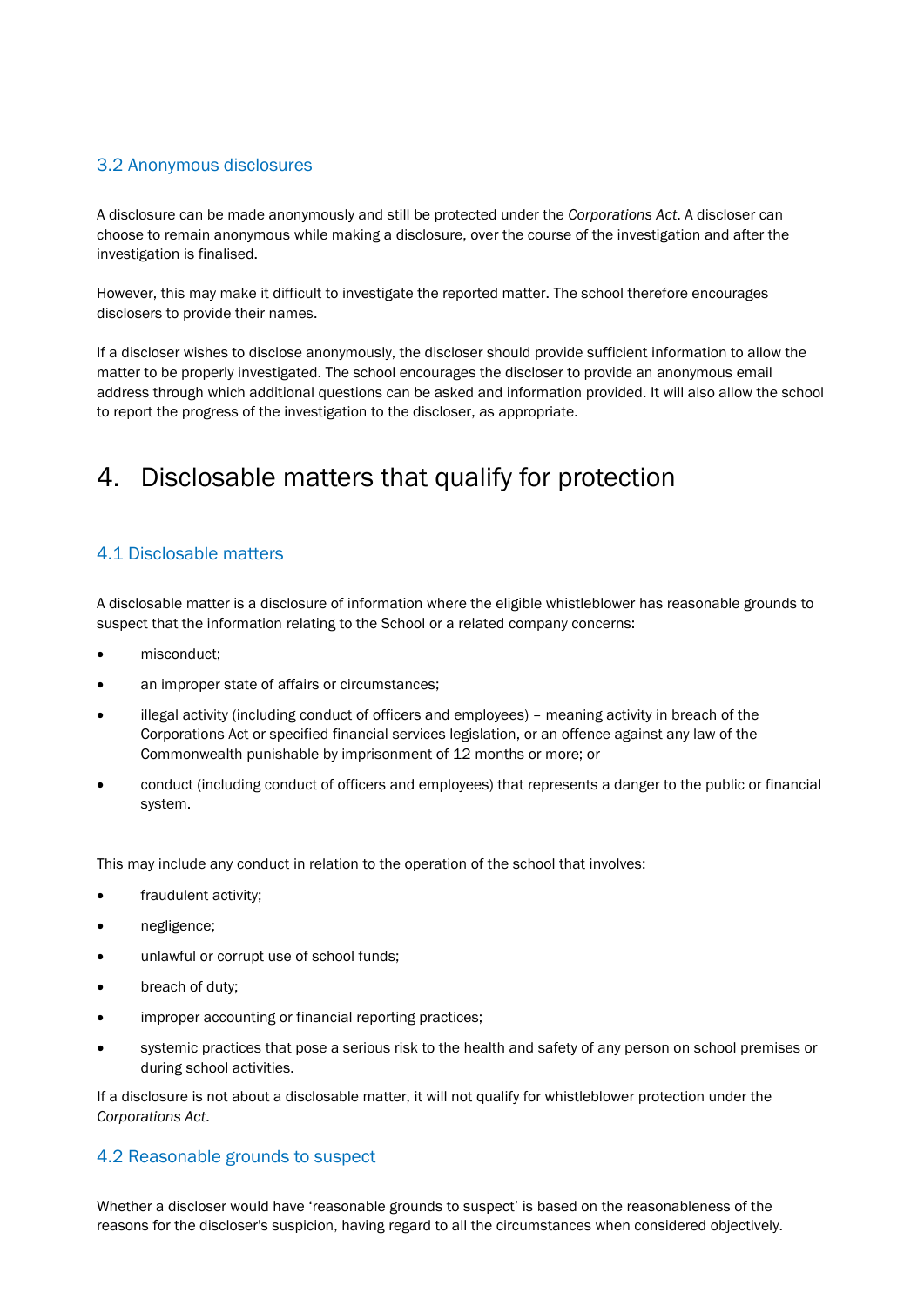If a disclosure is made without 'reasonable grounds to suspect', the disclosure will not be a qualifying disclosure and the discloser will not have the protections provided for under this policy and the Corporations Act. Any deliberate false reporting will be regarded very seriously.

A discloser can still qualify for protection even if their disclosure turns out to be incorrect.

#### <span id="page-4-0"></span>4.3 Personal work-related grievances

Generally, disclosures that concern personal work-related grievances do not qualify for protection.

A disclosure will concern a personal work-related grievance of the discloser if the information:

- concerns a grievance about any matter in relation to the discloser's employment, or former employment, having or tending to have implications for the discloser personally; and
- does not have significant implications for the school that do not relate the discloser; and
- does not concern conduct that is:
	- ― an alleged contravention of the Corporations Act and specified financial services laws; or
	- an offence against another law of the Commonwealth, which is punishable by imprisonment of 12 months or more; or
	- a danger to the public or financial system; or

Examples of disclosures regarding personal work-related grievances that may not qualify for protection include:

- an interpersonal conflict between the discloser and another employee;
- a decision relating to the engagement, transfer or promotion of the discloser;
- a decision relating to the terms and conditions of engagement of the discloser;
- a decision to suspend or terminate the engagement of the discloser, or otherwise discipline the discloser.

These matters will be addressed in accordance with the school's Staff Grievance Policy.

A personal work-related grievance may still qualify for protection if:

- it includes information about misconduct, or information about misconduct includes or is accompanied by a personal work-related grievance (mixed report);
- the entity has breached employment or other laws punishable by imprisonment for a period of 12 months or more, engaged in conduct that represents a danger to the public, or the disclosure relates to information that suggests misconduct beyond the discloser's personal circumstances;
- the discloser suffers from or is threatened with detriment for making a disclosure; or
- the discloser seeks legal advice or legal representation about the operation of the whistleblower protections under the Corporations Act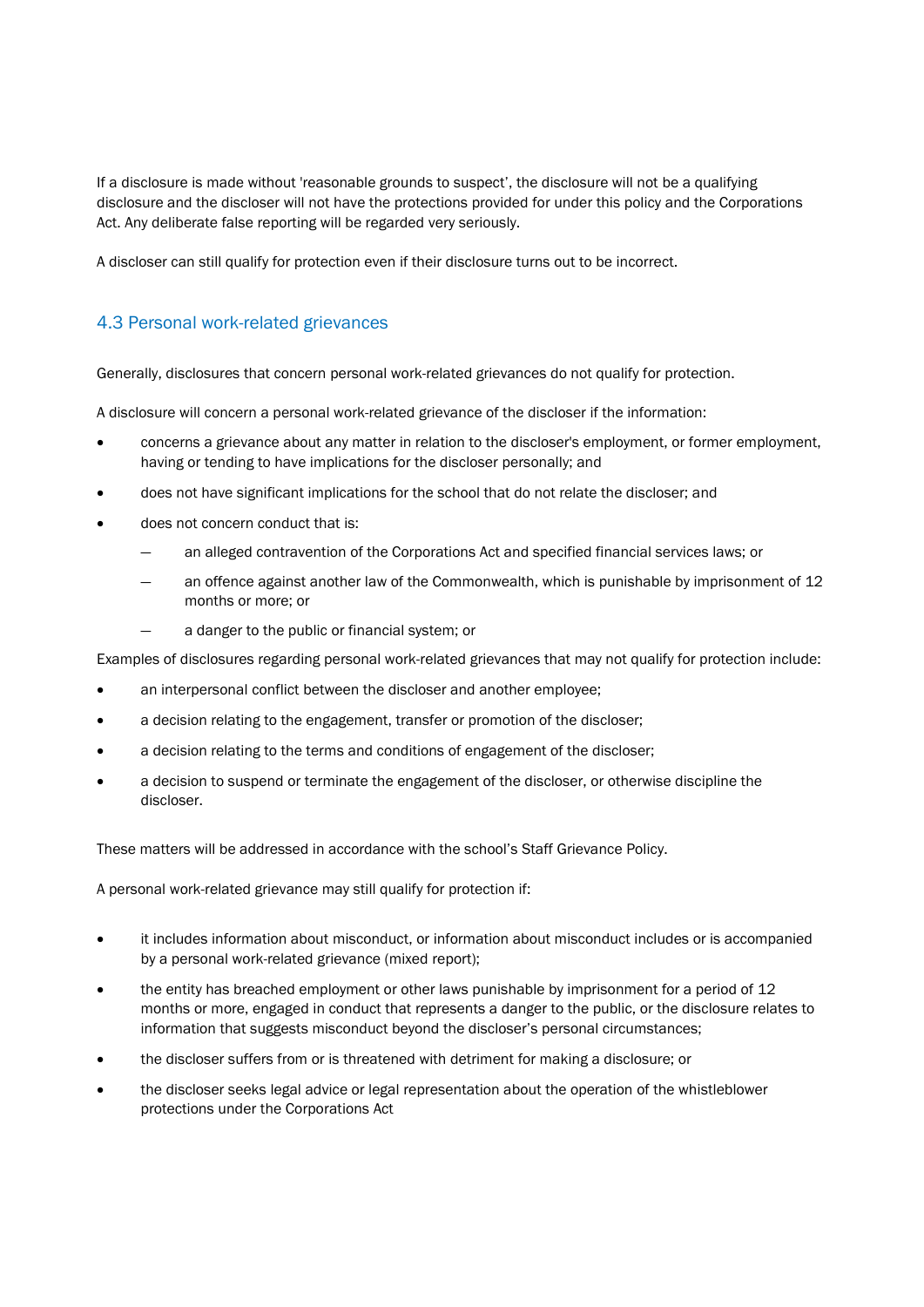# <span id="page-5-0"></span>5. Who can receive a qualifying disclosure

#### <span id="page-5-1"></span>5.1 Eligible recipients

An eligible recipient is an individual who occupies any of the following roles, in relation to the school or a related company:

- a Board member or Principal– see AISNSW overview for guidance];
- an auditor, or member of an audit team of the school or a related company;
- an actuary of the school or a related company; and
- any member of the College of Teachers

#### <span id="page-5-2"></span>5.2 Making a qualifying disclosure

While an eligible whistleblower can make a disclosure directly to any eligible recipient, the School encourages them to make a disclosure in writing to the Principal, via email at ron@aetaomah.nsw.edu.au

If it is not appropriate for the disclosure to be made to the Principal, the eligible whistle-blower is encouraged to make the disclosure, in writing, to a member of the Board, via email.

Where a disclosure is made to an eligible recipient who is not the Principal, then subject to the confidentiality protections set out at Section 7 below, it will generally be passed onto the Principal and dealt with in accordance with Section 6 below.

If an eligible whistleblower wishes to obtain additional information about whistleblowing procedures and protections before formally making their disclosure, they can contact AISNSW or an independent legal advisor.

#### <span id="page-5-3"></span>5.3 External disclosures

Disclosures may also qualify for protection if they are made to ASIC, APRA or a prescribed Commonwealth authority, or if an eligible whistleblower makes a disclosure to a legal practitioner to obtain advice about the operation of the whistleblower provisions.

Eligible whistleblowers who make a 'public interest disclosure' or an 'emergency disclosure' also qualify for protection.

#### <span id="page-5-4"></span>5.4 Public interest disclosures

An eligible whistleblower can disclose to a member of Parliament or a journalist only if the information has been previously disclosed to ASIC, APRA or a prescribed Commonwealth authority, and:

- at least 90 days has passed since the eligible whistleblower made the first disclosure to ASIC, APRA or a prescribed Commonwealth authority; and
- the eligible whistleblower does not have reasonable grounds to believe action is being, or has been, taken to address the information in the disclosure; and
- the eligible whistleblower has reasonable grounds to believe that making a further disclosure of the information would be in the public interest; and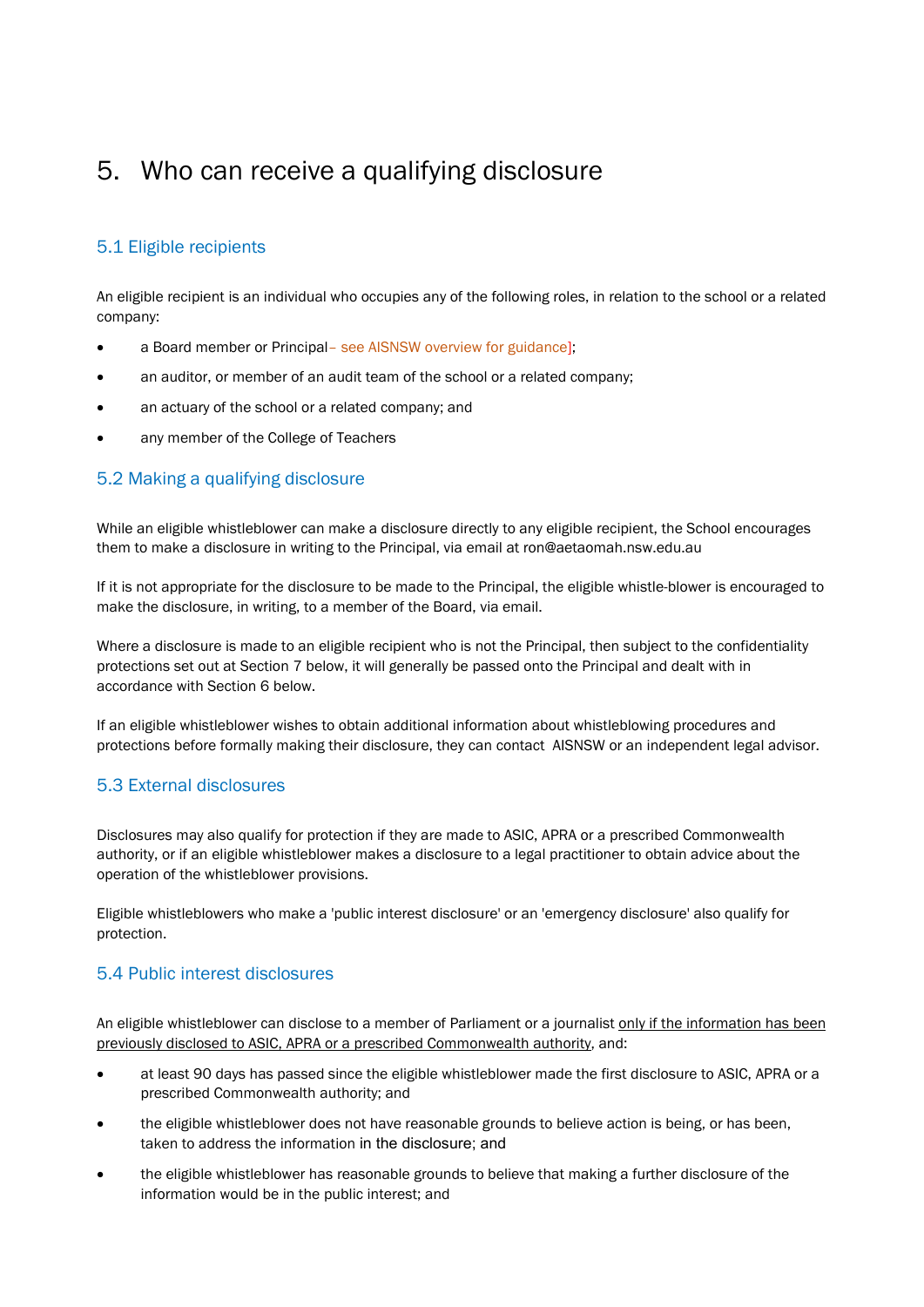- before making the disclosure, the eligible whistleblower gives written notice to the original recipient that includes sufficient information to identify the previous disclosure and states that they intend to make a public interest disclosure; and
- the extent of information disclosed is no greater than necessary to inform the recipient of the disclosable matter.

An eligible whistleblower may wish to consider obtaining independent legal advice before making a public interest disclosure.

#### <span id="page-6-0"></span>5.5 Emergency disclosures

An eligible whistleblower can disclose to a member of Parliament or a journalist only if the information has been previously disclosed to ASIC, APRA or a prescribed Commonwealth authority, and :

- the eligible whistleblower has reasonable grounds to believe that the information concerns a substantial and imminent danger to the health or safety of one or more persons or to the natural environment; and
- before making the disclosure, the eligible whistleblower gives written notice to the original recipient that includes sufficient information to identify the previous disclosure and states that they intend to make an emergency disclosure; and
- the disclosure of information is no greater than necessary to inform the recipient of the substantial and imminent danger.

An eligible whistleblower may wish to consider obtaining independent legal advice before making an emergency disclosure.

# <span id="page-6-1"></span>6. Investigating a qualifying disclosure

#### <span id="page-6-2"></span>6.1 Receiving a disclosure

Upon receiving a disclosure, the recipient (generally the Principal/Delegate or Board member will assess the disclosure to determine whether it qualifies for protection under the *Corporations Act* and is to be managed in accordance with this policy (qualifying disclosure) or the disclosure concerns matters that should managed in accordance with related policies (see section 1.2).

#### <span id="page-6-3"></span>6.2 Investigating a qualifying disclosure

The recipient will acknowledge receipt of a disclosure within 7 days, assuming the 'eligible whistleblower' can be contacted (including through anonymous channels). The Recipient and relevant School members ("the School"), (bearing in mind necessary confidentiality) will assess disclosures to determine whether:

- they fall within the Whistleblower Protection Scheme; and
- an investigation is required and if so, how that investigation should be carried out.

Generally, if an investigation is required, the School will determine:

- the nature and scope of the investigation;
- who should lead the investigation including whether an external investigation is appropriate;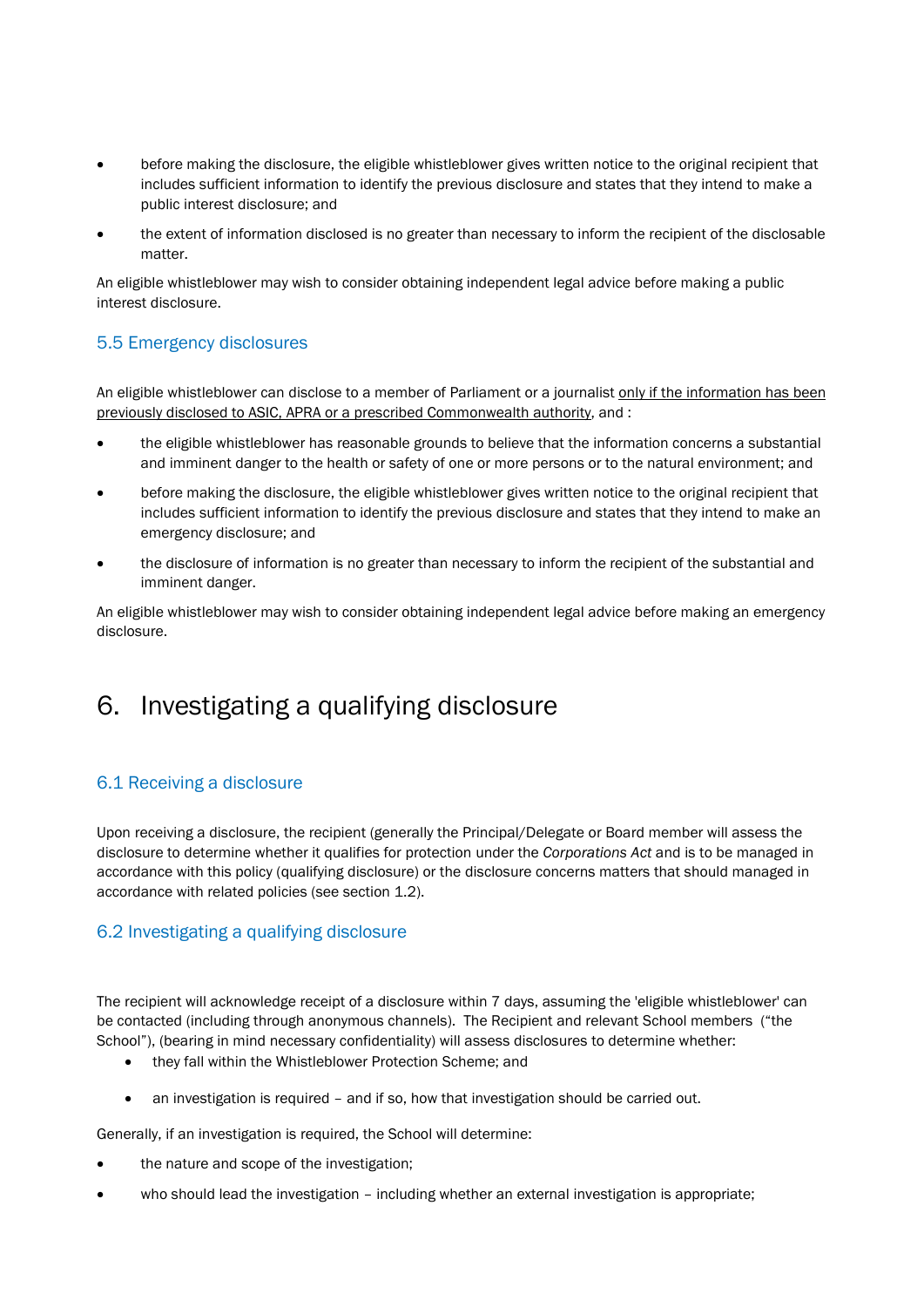- the nature of any technical, financial or legal advice that may be required to support the investigation; and
- the anticipated timeframe for the investigation. Each investigation will be different which will impact the applicable timeframe. However, the School's intent is to complete an investigation as soon as practicable.

Where practicable, the School will keep the eligible whistleblower informed of the steps taken or to be taken (or if no action is to be taken, the reason for this), and provide appropriate updates, including about the completion of any investigation. However, the extent of the information provided, or whether it will be provided at all, will be subject to applicable confidentiality considerations, legal obligations and any other factors the School considers relevant in the particular situation.

The School may not be able to undertake an investigation, or provide information about the process etc, if it is not able to contact the eligible whistleblower, for example, if a disclosure is made anonymously and has not provided a means of contact.

Where practicable, whistleblowers will receive updates about when the investigation has begun, while the investigation is in progress and after the investigation has been finalised. The frequency and timeframe of any updates may vary depending on the nature of the disclosure. The School will also have regard to confidentiality considerations when providing updates.

#### <span id="page-7-0"></span>6.3 Fair treatment of employees mentioned in disclosures

The School will take steps to ensure the fair treatment of employees who are mentioned in a disclosure that qualifies for protection:

- disclosures will be handled confidentially, when it is practical and appropriate in the circumstances;
- when an investigation needs to be undertaken, the process will be objective and fair;
- employees about whom disclosures are made will generally be given an opportunity to respond to the relevant allegations made in the qualifying disclosure.

The School's employee assistance program (EAP) services will be available to employees affected by the disclosure, should they require that support.

The school will document the steps of the investigation and the findings from the investigation and report those findings to those responsible in the school. The method for documenting and reporting the findings will depend on the nature of the disclosure. There may be circumstances where it may not be appropriate to provide details of the outcome to the discloser.

# <span id="page-7-1"></span>7. Confidentiality and records

Under the Corporations Act, the identity of the discloser of a qualifying disclosure and information which is likely to lead to the identification of the discloser must be kept confidential.

Exceptions to this are disclosures to ASIC, the Australian Federal Police, a legal practitioner for the purpose of obtaining advice about the application of the whistleblower protections or made with the consent of the discloser.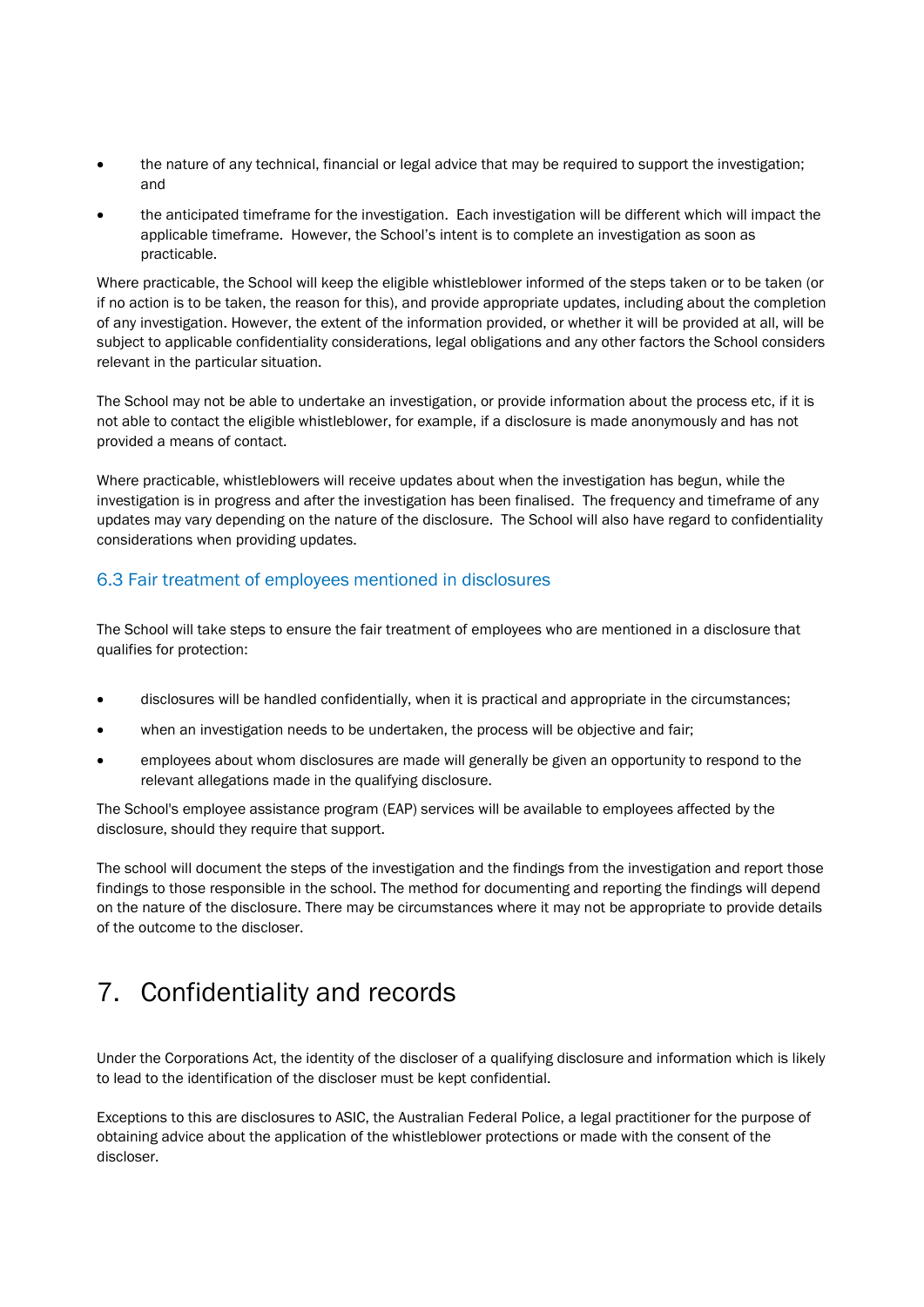If a disclosure involves an issue which the school is required to report, the school may not be able to maintain the confidentiality of the identity of the disclosure. This disclosure could include NSW Police, the NSW Office of the Children's Guardian, NSW Education Standards Authority or the NSW Department of Education.

It is also permissible to disclose information which could lead to the identification of the discloser if the disclosure is reasonably necessary for the purpose of investigating the matter, if all reasonable steps are taken to reduce the risk that the discloser will be identified as a result of the information being disclosed.

Breach of these confidentiality protections regarding the discloser's identity and information likely to lead to the identification of the discloser is a criminal offence and may be the subject of criminal, civil and disciplinary proceedings.

Confidentiality will be observed in relation to handling and storing records.

### <span id="page-8-0"></span>8. Whistleblower protections and support

#### **Confidentiality**

Eligible whistleblowers making a qualifying disclosure are protected by the requirement that their identity, and information that may lead to their identification, should be kept confidential, subject to relevant exceptions as set out in section 7 above.

The School will protect an eligible whistle-blower's identity by appropriately redacting documents and referring to the whistleblower in gender-neutral terms. It will also secure all documents and communicate them in a way that will maintain confidentiality.

#### **Immunity**

Eligible whistleblowers making a qualifying disclosure cannot be subject to any civil, criminal or administrative liability (including disciplinary action) for making the disclosure. No contractual or other remedy or right may be enforced or exercised against the person on the basis of the disclosure.

Whistleblowers who make some types of qualifying disclosures (generally external to the school) are also provided immunities to ensure that information they disclose is not admissible in evidence against them in criminal proceedings or in proceedings for the imposition of a penalty, other than proceedings in respect of the falsity of the information.

These immunities do not prevent an eligible whistleblower being subject to criminal, civil or other liability for conduct that is revealed by the whistleblower, only that the information the person has disclosed is not admissible in certain proceedings against them.

#### **Detriment**

Eligible whistleblowers are also protected from victimisation - suffering any detriment by reason of the qualifying disclosure. It is unlawful for a person to engage in conduct against another person that causes, or will cause detriment, where the person believes or suspects that the other person or a third person made, may have made, proposes to make or could make a qualifying disclosure.

Threats of detriment are also unlawful.

Detriment has a very broad meaning and includes dismissal of an employee, injuring an employee in their employment, alteration of an employee's position or duties to their disadvantage; discrimination between an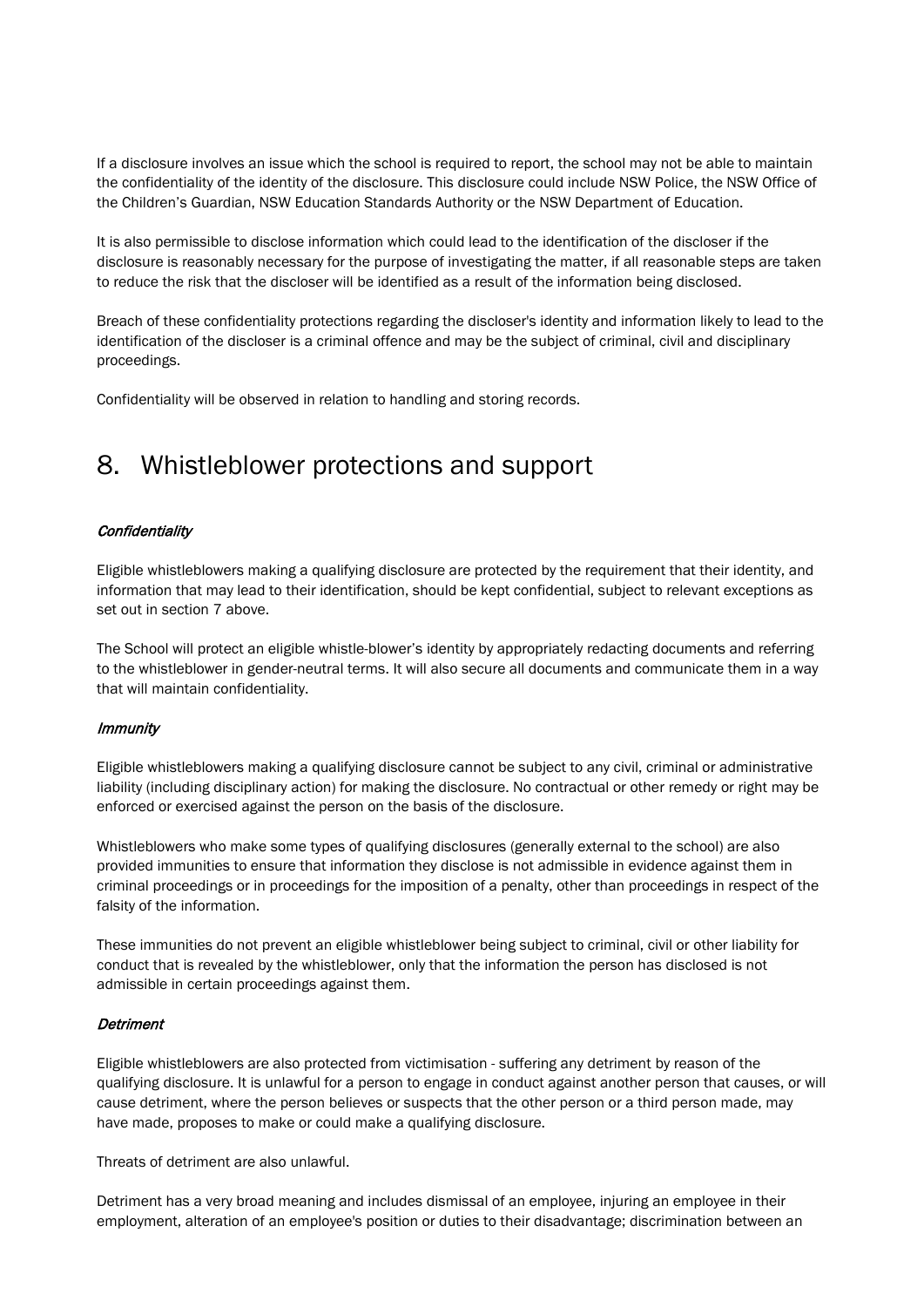employee and other employees; victimisation of a dependent of the discloser, harassment or intimidation of a person or harm or injury to a person, including psychological harassment; damage to a person's property, reputation or business or financial position.

If an eligible whistleblower believes they are being subjected to a detriment or a threat of detriment, this should immediately be reported in writing to the Principal, via email.

If it is not appropriate for the report to be made to the Principal, the eligible whistleblower should report the matter, in writing, to a member of the Board, via email.

The School may also consider a range of other matters to protect an eligible whistleblower from the risk of suffering detriment and to ensure fair treatment of individuals mentioned in a disclosure. Steps it will take to help achieve this may include:

1. assessing whether anyone may have a motive to cause detriment—information could be gathered from

an eligible whistleblower about:

- o the risk of their identity becoming known;
- o who they fear might cause detriment to them;
- o whether there are any existing conflicts or problems in the workplace; and
- o whether there have already been threats to cause detriment.
- 2. analysing and evaluating the likelihood of each risk and evaluating the severity of the consequences;
- 3. developing and implementing strategies to prevent or contain the risks—for anonymous disclosures,

and assessing whether the discloser's identity can be readily identified or may become apparent during an investigation;

- 4. monitoring and reassessing the risk of detriment where required—the risk of detriment may increase or change as an investigation progresses, and even after an investigation is finalised;
- 5. taking steps to ensure that:
	- $\circ$  disclosures will be handled confidentially, when it is practical and appropriate in the circumstances;
	- o each disclosure will be assessed and may be the subject of an investigation;
	- $\circ$  the objective of an investigation is to determine whether there is enough evidence to

substantiate or refute the matters disclosed.

The School's employee assistance program (EAP) services will be available to eligible whistleblowers who are employees, should they require that support. If a whistleblower who is not an employee wishes to obtain support, such as counselling or other professional support, they should contact AISNSW.

Remedies available to an eligible whistleblower for being subjected to detriment could include:

- compensation
- injunctions and apologies